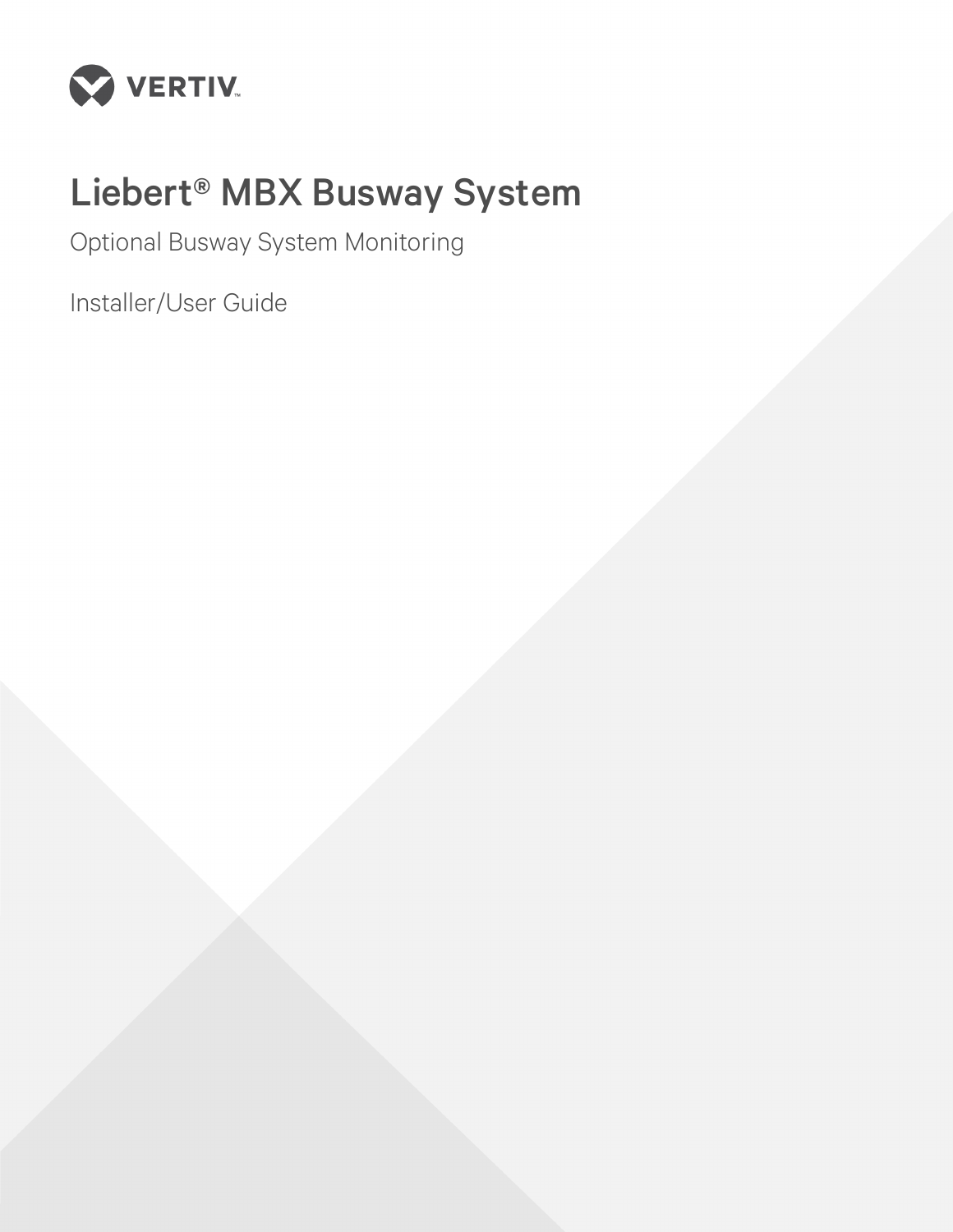The information contained in this document is subject to change without notice and may not be suitable for all applications. While every precaution has been taken to ensure the accuracy and completeness of this document, Vertiv™ assumes no responsibility and disclaims all liability for damages resulting from use of this information or for any errors or omissions. Refer to other local practices or building codes as applicable for the correct methods, tools, and materials to be used in performing procedures not specifically described in this document.

The products covered by this instruction manual are manufactured and/or sold by Vertiv. This document is the property of Vertiv and contains confidential and proprietary information owned by Vertiv. Any copying, use or disclosure of it without the written permission of Vertiv is strictly prohibited.

Names of companies and products are trademarks or registered trademarks of the respective companies. Any questions regarding usage of trademark names should be directed to the original manufacturer.

### **Technical Support Site**

If you encounter any installation or operational issues with your product, check the pertinent section of this manual to see if the issue can be resolved by following outlined procedures. Visit [https://www.Vertiv.com/en-us/support/](https://www.vertiv.com/en-us/support/) for additional assistance.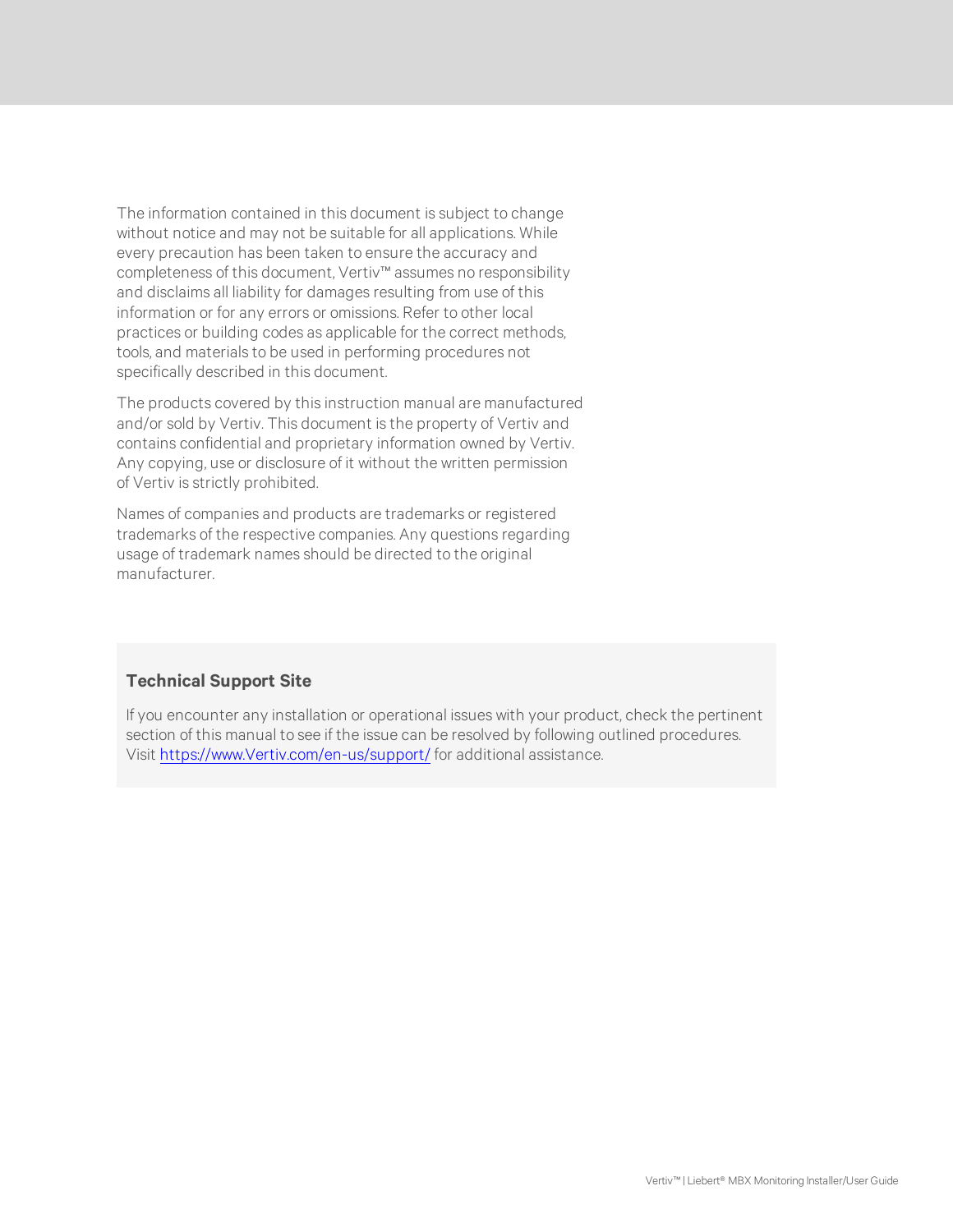

# **TABLE OF CONTENTS**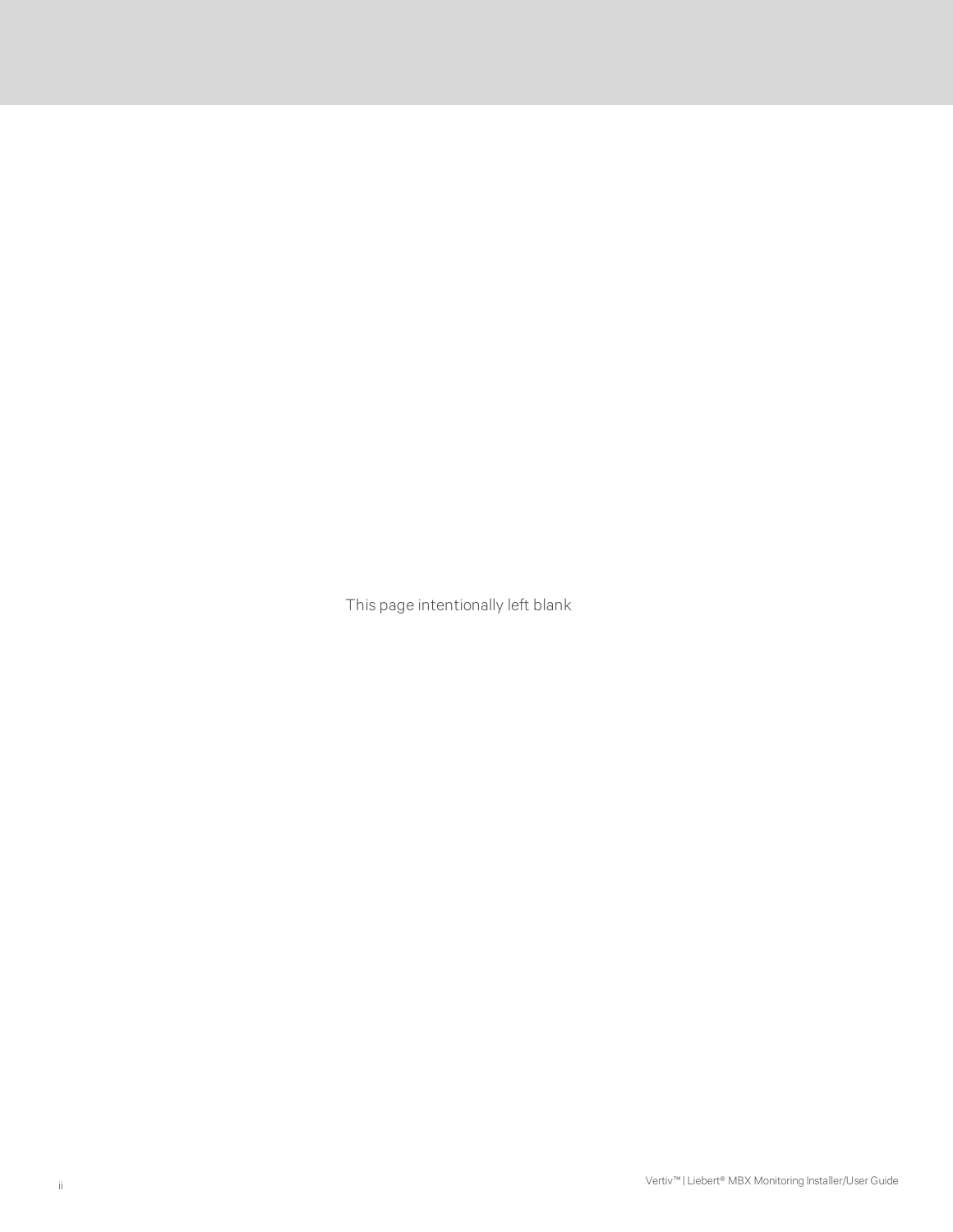

# <span id="page-4-0"></span>**1 INSTALLATION**

Vertiv™ offers optional monitoring packages for the Liebert® MBX Busway System End Feed Box and Tap-Off Box using Socomec DIRIS Digiware.

- End Feed Box Only Package: Includes DIRIS Digiware G-30, I-45 and U-30
- End Feed Box and Tap-Off Box Package: Includes DIRIS Digiware G-30, I-45, U-30, I-30 and C-31 interface module.

### <span id="page-4-1"></span>**1.1 End Feed Box Monitoring Setup**

NOTE: Before beginning to test or program any Digiware components in the Tap-Off Box, ensure that your G-30 and U-30 Modules are configured.

For the G-30 Module ensure:

- All settings are set to default unless otherwise required by the client.
- Set the address to 1.

For the U-30 Module ensure:

- All settings are set to default unless otherwise required by the client.
- Set the address to 2.

NOTE: The addresses for the G-30 Module and the U-30 Module must not conflict.

NOTE: The G-30 must be programmed first, followed by the U-30, then any I-modules. The U-30 Module governs all I-modules' baud rate and parity. Always check when testing I-modules that the baud rate programmed into the U-30 carried over to the I-module.

### <span id="page-4-2"></span>**1.2 End Feed Box Ethernet Configuration**

- 1. Power ON the End Feed Box.
- 2. Connect the G-30 Module to your laptop using a standard straight through CAT5 ethernet cable.
- 3. Browse to www.Socomec.us, download and install the latest Easy Config software.
- 4. Click the Change Profile Button in the upper right corner of Easy Config.
- 5. Log in to the Super User profile using password "sOcOmec".
- 6. Click Add a Device.
- 7. Enter a Name for the End Feed Box.
- 8. Select DIRIS G-30/G-40/G-50/G60 from the Type drop down menu.
- 9. Enter the IP address. The default address is 192.168.0.2.
- <span id="page-4-3"></span>10. Click Save.
- 11. Click Connect To Device.
- 12. Check the following settings:
	- a. Verify that the latest firmware is installed on the device. You can check the latest firmware version on the "Socomec" website. If firmware needs updated, see [Firmware](#page-12-0) Update on page 9 for instructions.
	- b. Set the IP address and set the address (Slave ID) to 1.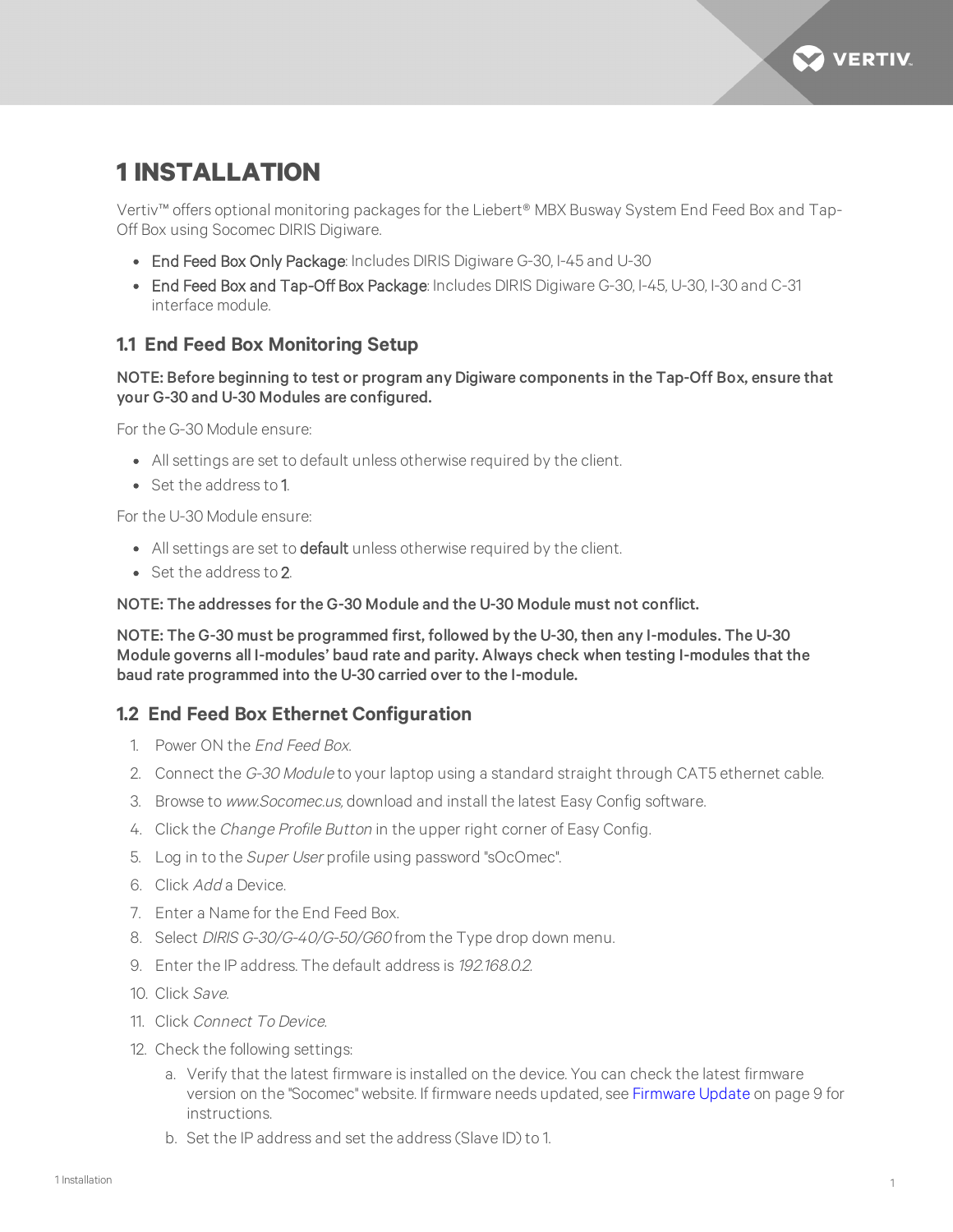- c. Set the Baud rate, Stop bits and Parity. The default settings are 38400/1/N. On the U-30 Modules, click the Network Tab. Confirm the power system settings are correct for the customer site:
	- Network Type
	- Nominal Voltage
	- Frequency
	- Phase Rotation

### NOTE: Record the serial number of each G-30 Module for future reference.

- 13. G-30 Only: Click the Device Detection Tab.
- 14. G-30 Only: Click the New Discovery Button and wait till discovery is complete, approximately 3 minutes.
- 15. After checking all the settings, click Final Action, then click Send to Device.
- <span id="page-5-1"></span>16. Select the G-30 or U-30 Module being programmed, then click Connect to Device.
- 17. Click Select All, then click OK.
- 18. Wait for the configuration to be sent to the device. When the successful operation message pops up, click OK.
- 19. Return to the home screen in Easy Config. Click Get From Device.
- 20. Select the U-30 Module and Repeat [Step](#page-5-1) 11 through Step 17, changing the address (Slave ID) to 2 for the U-30 Device.

## <span id="page-5-0"></span>**1.3 End Feed Box USB Configuration**

#### NOTE: Micro-USB cable must be a data and power cable. Power-only cables will not function.

### To configure the End Feed Box monitoring device:

- 1. Power On the End Feed Box and ensure that the G-30 and U-30 Modules are On.
- 2. Connect the G-30 Module to your laptop using USB micro USB lead.
- 3. Browse to www.Socomec.us, download and install the latest Easy Config software.
- 4. Click the Change Profile Button in the upper right corner of Easy Config.
- <span id="page-5-2"></span>5. Log in to the Super User profile using password "sOcOmec".
- 6. Open the Easy Config software and select Get Configuration from Device.
- 7. Click the device to configure, then click Connect to Device. If no device is visible, verify that the G-30 Module is powered On and that the USB – Micro USB lead is connected correctly.
- 8. Check these settings:
	- a. Verify that the latest firmware is installed on the device. You can check the latest firmware version on the "Socomec" website. If firmware needs updated, see [Firmware](#page-12-0) Update on page 9 for instructions.
	- b. Set the IP address and set the address (Slave ID) to 1.
	- c. Set the baud rate, stop bits and parity. The default settings are 38400/1/N. On U-30 Modules, click the Network Tab. Confirm the power system settings are correct for the customer site: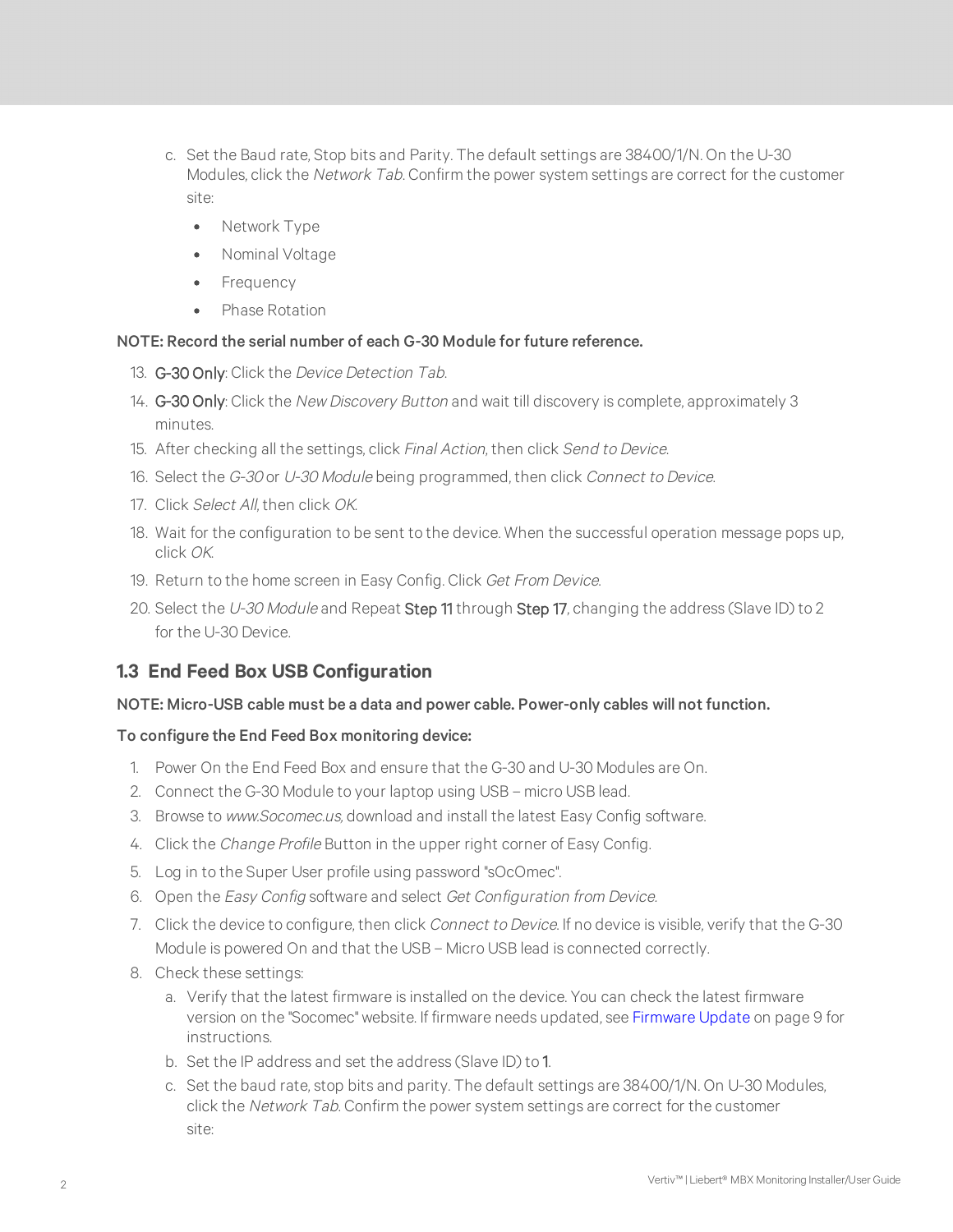

- Network Type
- Nominal Voltage
- Frequency
- Phase Rotation

#### NOTE: Record the serial number of each G30 Module for future reference.

- 9. **G-30 Only:** Click the Device Detection Tab.
- 10. G-30 Only: Click the New Discovery Button and wait till the discovery is complete, approximately 3 minutes.
- 11. After checking all settings, click Final Action, then click Send to Device.
- <span id="page-6-0"></span>12. Select the G-30 or U-30 Module being programmed, then click Connect to Device.
- 13. Click Select All, then click OK.
- 14. Wait for the configuration to be sent to the device. When the successful operation message pops up, click OK.
- 15. Remove the micro USB from the G-30 Module and insert it into the U-30 Module to configure the U-30 Module.
- 16. Repeat [Step](#page-5-2) 6 through [Step](#page-6-0) 14, changing the address (Slave ID) to 2 for the U-30 Device.

#### NOTE: Record the serial number of each U-30 Module for future reference. The C-31 interface module provides RS-485 Modbus and Digiware Bus communication support to an external network.

Figure 3.1 Optional Ethernet Connection

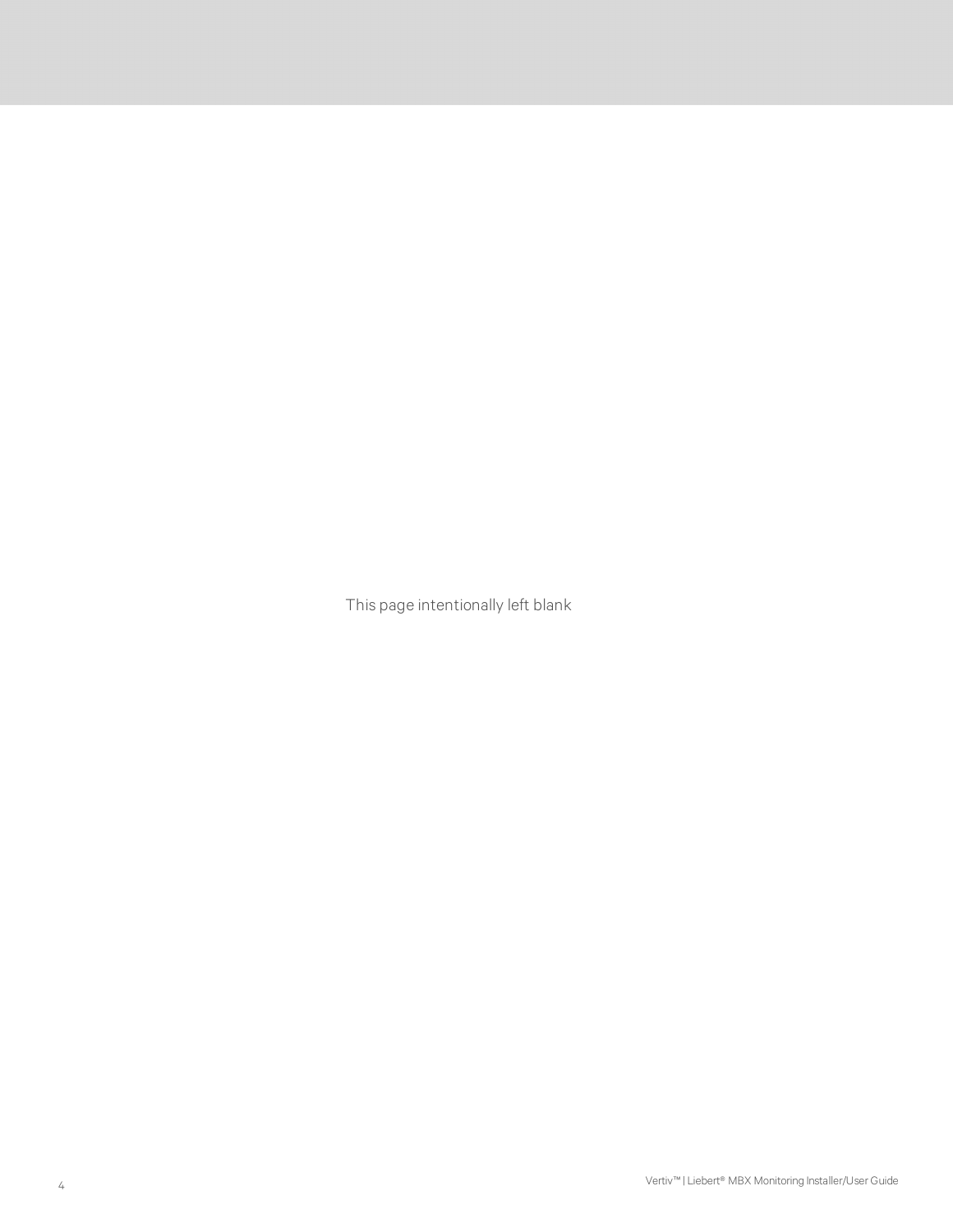

# <span id="page-8-0"></span>**2 TAP-OFF BOX MONITORING**

If your Tap-Off Box is equipped with a monitoring option, there will be two RJ-45 jacks on the side of the enclosure. The Tap-Off Box RJ-45 connections must be daisy-chained from Tap-Off Box to Tap-Off Box with the final connection made at the End Feed Box that houses the gateway device. The last Tap-Off Box in the daisy-chain must have a "Socomec" termination plug installed in the final RJ-45 jack.

NOTE: You can daisy-chain a maximum of 26 Tap-Off Boxes to the network gateway device, located in the End Feed Box. If you need to daisy chain more than 26, a repeater Tap-Off Box is required. Consult your sales representative for information on repeater Tap-Off Boxes.

NOTE: Before beginning to test or program any Digiware components in the Tap-Off Boxes, ensure that your G-30 Module and U-30 Module are configured. The U-30 Module governs the baud rate and parity for all I-modules. Alwayas check when testing I-modules that the baud rate programmed into the U-30 carried over to the I-module.

#### To configure Tap-Off Boxes:

- 1. Power On the I-30 or I-60 using a Socomec RJ-45 cable, which is looped out from the U-30 Module. A green light appears on the I-30 or I-60 Module to indicate it is powered On.
- 2. Connect the I-module to your laptop via USB micro USB lead.
- 3. Click the change profile button in the upper right corner of Easy Config.
- 4. Log in to the Super User profile using password "sOcOmec".
- 5. Click Get from Device.
- 6. Click the Device to configure, then click Connect to Device.
- 7. Select the Product Tab and verify the following information:
	- Identification I-30 OR I-60 Serial Number
	- Type Device Connected
	- Firmware Version Latest firmware installed. You can check the latest firmware version on the "Socomec" website. If firmware needs updated, see [Firmware](#page-12-0) Update on page 9 for instructions.
	- The 'Communication Configuration' shown is :
		- Type RS485.
		- Address Set a unique Modbus address. The G-30 is 1, U-30 is 2, I-45 (if present) is 5. Continue numbering I-modules starting at 10.
		- Baud Rate Confirm match to U-30 settings.
		- Stop Bits Confirm match to U-30 settings.
		- Parity Confirm match to U-30 settings.
- 8. Select Load and confirm the following information:
	- Load Enabled If CTs are connected, option to change settings.
	- Load Type Select number of phases and amount of CTs.
	- Nominal Current circuit rating associated with each CT.
	- CT Direction If the CTs are reading an incoming or outgoing supply.
- 9. After the settings are updated, click Final Action, then click Send to Device.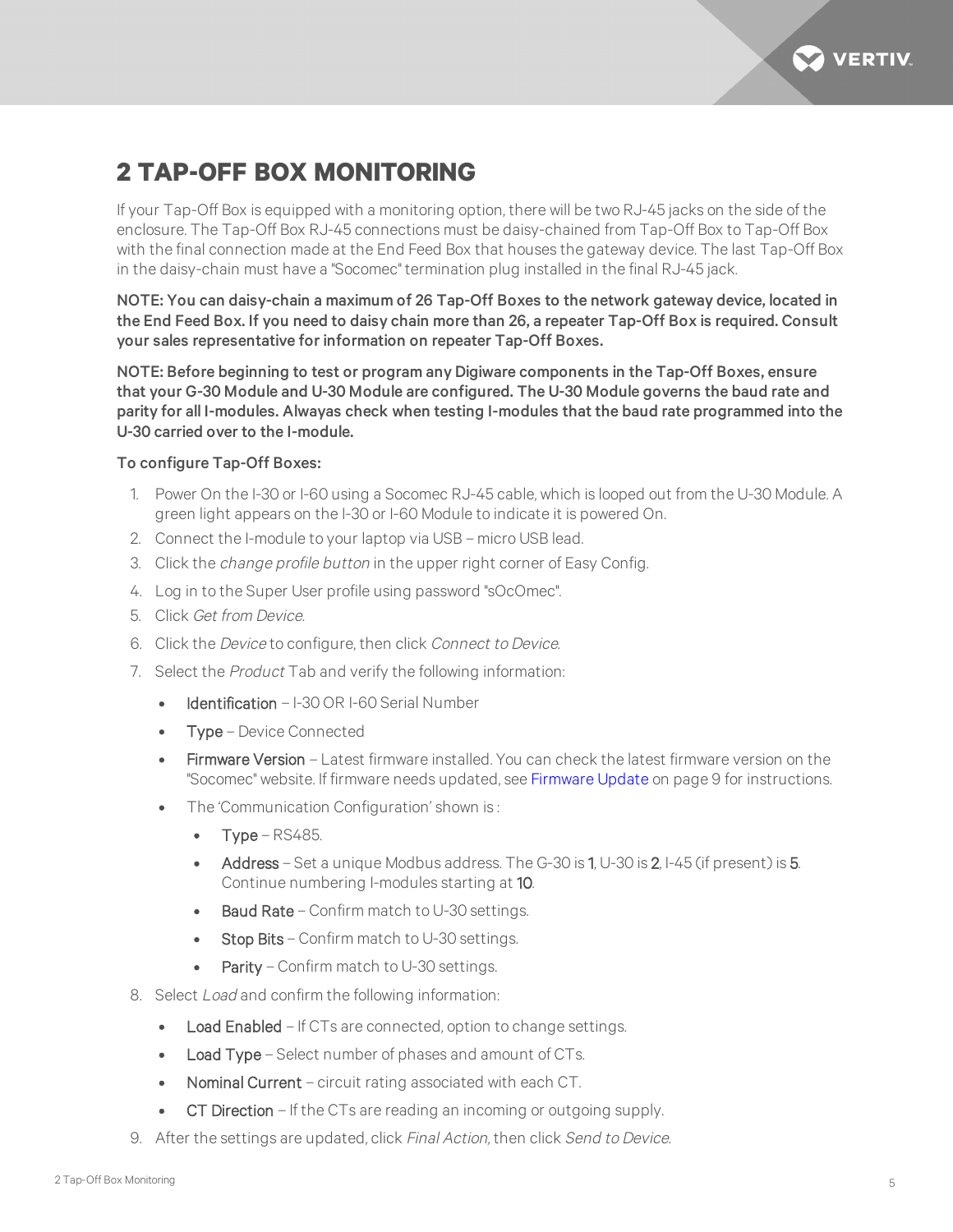- 10. Select the *I-module* being programmed, then click Connect to Device.
- 11. Click Select All, then click OK.
- 12. Wait for the configuration to be sent to the device. When the successful operation message pops up, click OK.

#### NOTE: After completing allthe I-module configurations or after adding new Tap-Off Box Modules to a busway run, you must log into the G-30 module and re-perform device discovery.

- 1. Connect to the G-30 via Ethernet or USB.
- 2. Click Device Detection Tab.
- 3. Click New Discovery. All newly configured I-modules should appear.
- 4. Click Final Action.
- 5. Click Send to Device.
- 6. Select the G-30 Module and click Connect To Device.
- 7. Click Select All then Click Ok.
- 8. Wait for the configuration to be sent. Click Ok.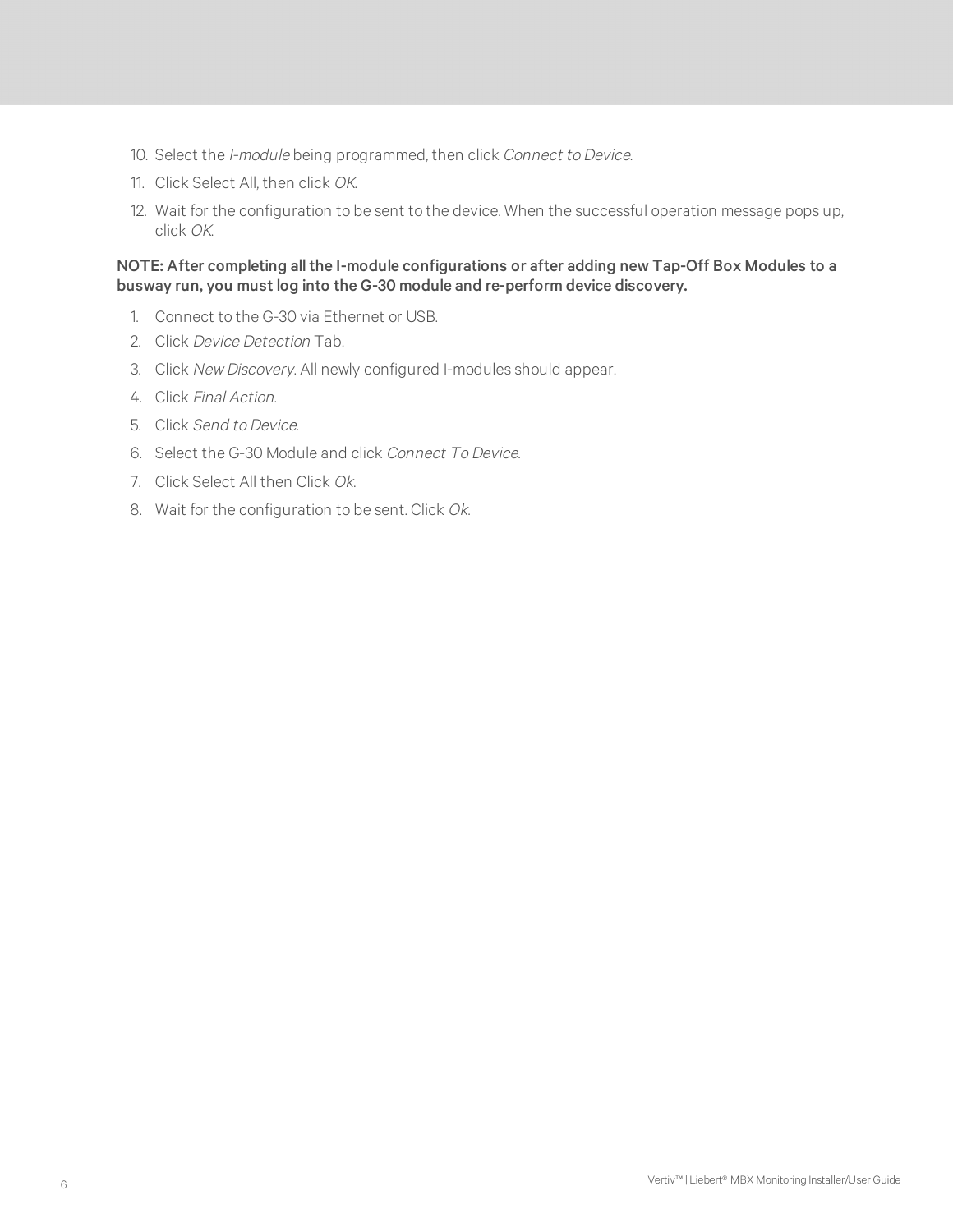

# <span id="page-10-0"></span>**3 WEB PORTAL CONFIGURATION**

After completing all the I-module configurations or after adding a new Tap-Off Box Module to a busway run, you must log in into the Socomec web portal and update the configuration.

- 1. Click the Change Profile Button in the upper right corner.
- 2. Select Admin and enter password Admin.
- 3. Click the Settings Gear Icon on the top left.
- 4. Click Devices.
- 5. Click Read Configuration.
- 6. Confirm all modules appear.
- 7. Click Save Configuration.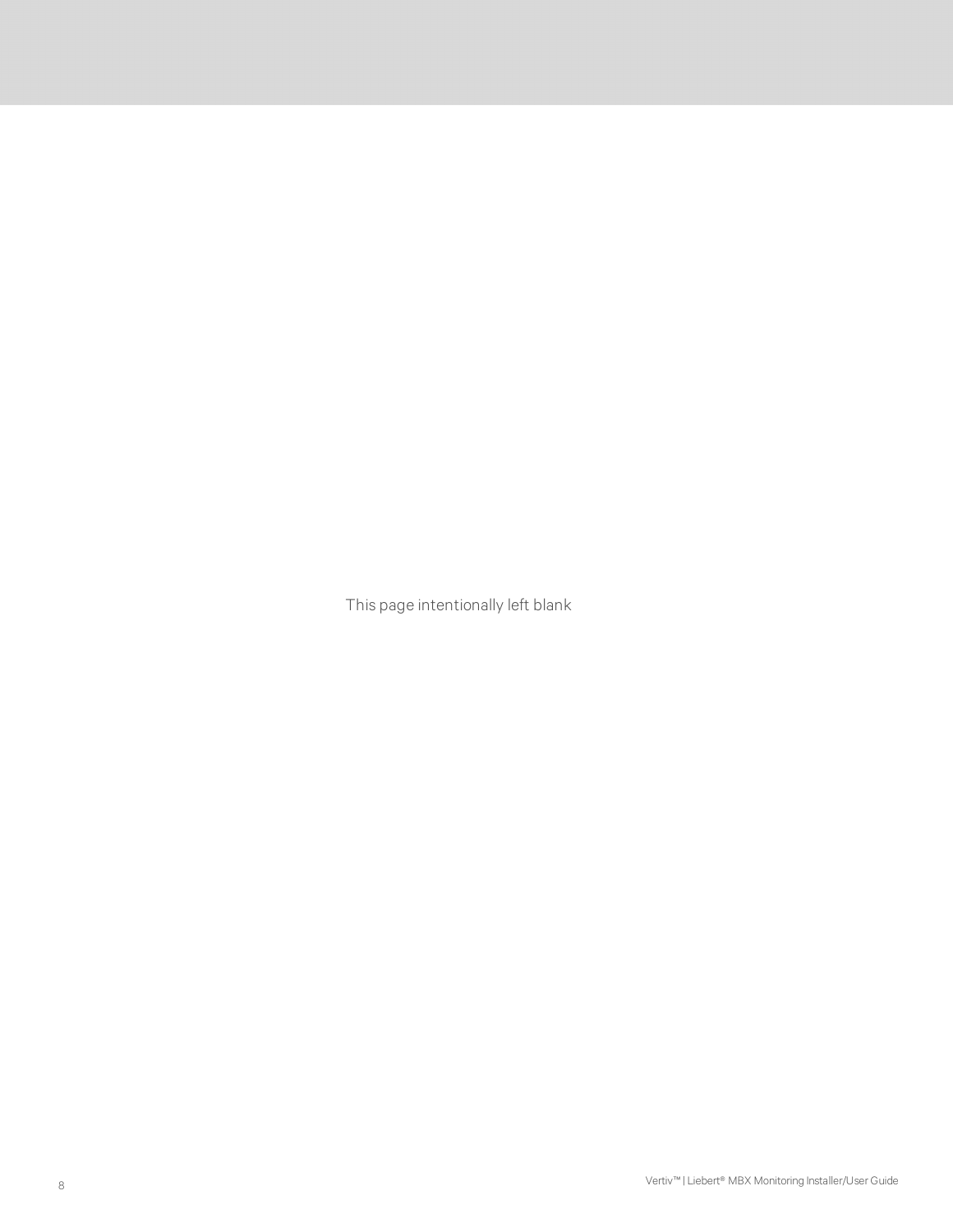

# <span id="page-12-0"></span>**4 FIRMWARE UPDATE**

If the firmware for each device is not the latest available on the Socomec website, download the firmware ZIP file for the module(s) to be updated. Firmware versions may be checked on the Socomec website: https://www.socomec.com/product-upgrade-tool-software\_en.html.

To update a Socomec Digiware module firmware, perform the following steps:

- 1. Download the latest version of Socomec's Product Upgrade Tool and firmware version from the page above.
- 2. Install the Product Upgrade Tool on your laptop.
- 3. Connect the module to your laptop via USB micro USB lead.
- 4. Open the Product Upgrade Tool program.
- 5. Verify the module to be upgraded is displayed in the Master field.
- 6. Click the Browse button and select the firmware ZIP file for the module.
- 7. Click Update and wait for the firmware upgrade to complete.
- 8. Configure the module per the instructions in section 1 or 2.

#### Figure 6.1 Product Upgrade Tool

| Product Upgrade Tool                                       |                                        |                                                                            |          |                                                   |                           | □<br>$\times$   |
|------------------------------------------------------------|----------------------------------------|----------------------------------------------------------------------------|----------|---------------------------------------------------|---------------------------|-----------------|
|                                                            |                                        |                                                                            |          | <b>Product Upgrade Tool V1.4.2.0</b>              |                           | l,              |
| <b>Product</b><br><b>Upgrade Tool</b><br>Modules connected |                                        |                                                                            |          | Device to update and<br>current firmware revision |                           | $\land$ Refresh |
| <b>Master</b>                                              | $U-30$<br>ā.                           |                                                                            | 1.9.0.15 |                                                   |                           |                 |
| File content                                               |                                        |                                                                            |          |                                                   | ٨                         | Browse          |
|                                                            | PRO880229_DIRIS_EE100_U30_1_9_0_15.dfu | Package selected: DIRIS-DIGIWARE-U30PRODUCT-FIRMWARE_2019-03_PFW_MULTI.zip | 1.9.0.15 |                                                   | Package version: 1.9.0.15 |                 |
| Update<br>Errors<br>Data                                   | Update button                          |                                                                            |          | Firmware upgrade package                          |                           | ᄉ<br>۸          |
| Reading package terminated                                 |                                        |                                                                            |          |                                                   |                           |                 |
|                                                            |                                        |                                                                            |          |                                                   |                           |                 |
|                                                            |                                        |                                                                            |          |                                                   | <b>ASOCOMEC</b>           |                 |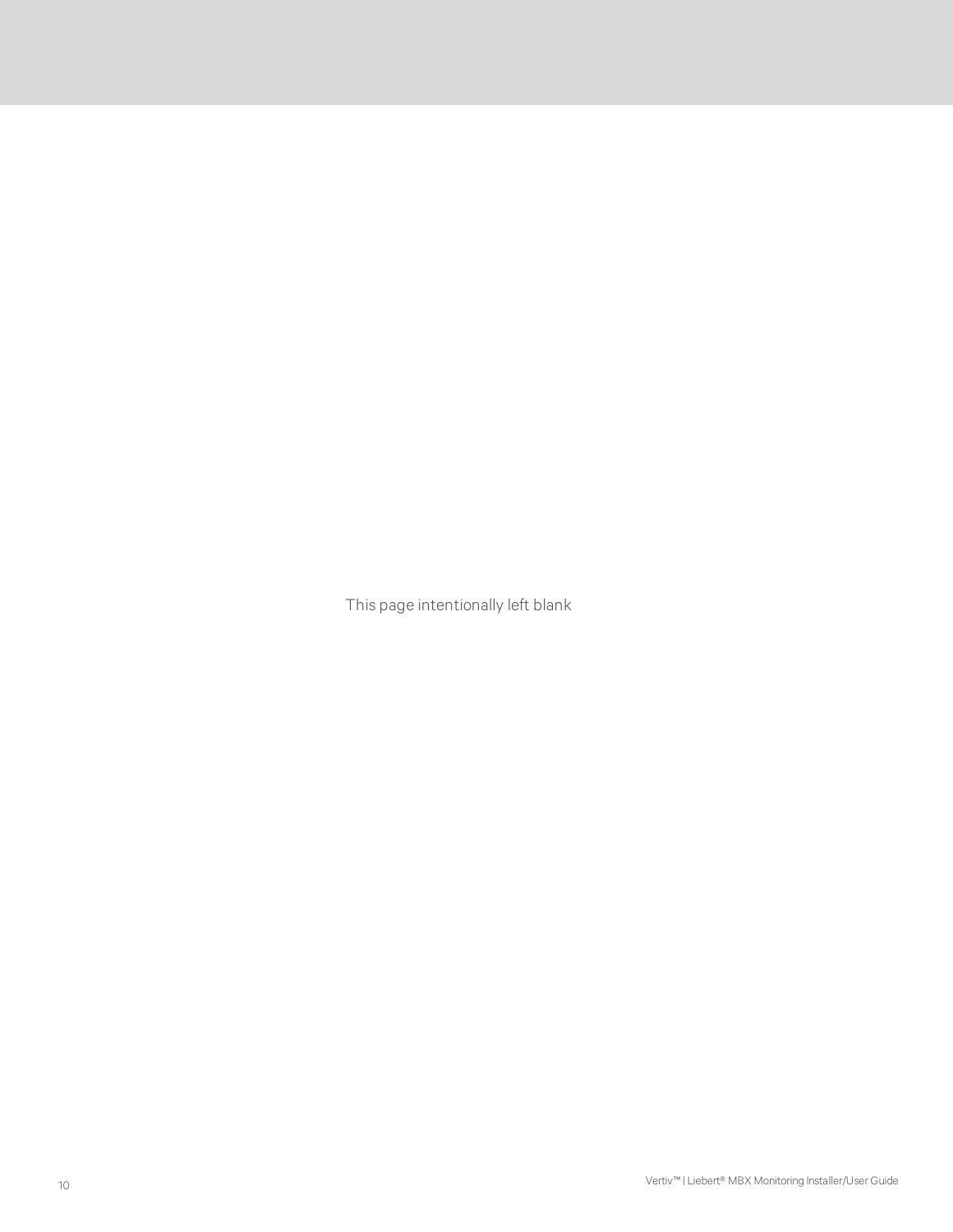